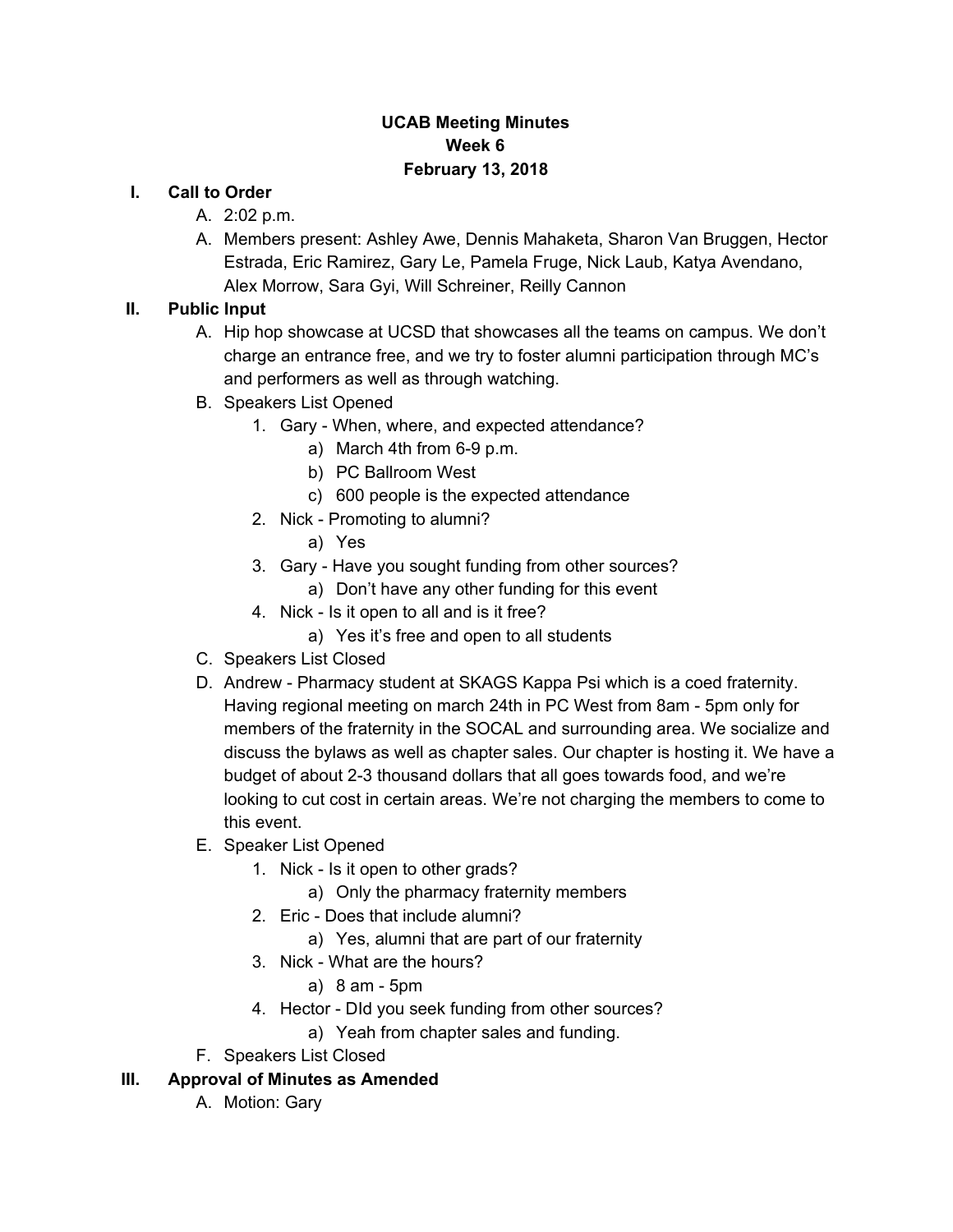B. Second: Katya

## **IV. Special Presentation**

- A. Athena Darkstar Space Proposal
	- 1. Science fiction library and completely student run. Founded in 1978 and we're one of the oldest student organizations on campus. We're having trouble fitting all the members in board game nights as well as during the week. We have over 6000 books. We welcome everyone from the entire San DIego community. We maintain certain hours during the week in which our space is open for book checkouts and studying. We have weekly game nights which is when we get the greatest number of people during the week and have alumni dinners off campus and occasional movie nights. I compiled the sign in sheets from the last two quarters, and we've been seeing more and more students especially this quarter. We had about 24.8 average library visits per week fall quarter, and that increased to 37.4 this quarter. Most of our membership are students, but we have alumni and staff as well.
	- 2. We're proposing to move into the space next door (old t-shirt factory space), and the reason for that is because our books are going beyond what the shelves can hold. We also have an overflow for game nights, and we could really use the excess space. We have boxes of books that we've had to forego bringing in because of the lack of space. If we have the opportunity to expand, we have books that can immediately go into circulation. Our space is filled with bookshelves, and for the proposed space there would be ample room for the bookshelves we have and room to expand.
	- 3. What we need from UCAB is to prepare the space and to fix the roof and retile the floors. If you're looking for the lowest cost, this would be it. We won't be needing interior walls or anything, we would just be setting in our new and old shelves.
- B. Speakers List Opened
	- 1. Alex There was a lot of empty space in the proposed layout, so if you had to buy new tables and shelves how would you get the funding?
		- a) We have a huge alumni network that we could ask for donations. We just got a new bookshelf from the AS permanent funding initiative and we also get cheap shelves from Surplus.
		- b) Gary You're asking UCAB to prepare the space, and how long do you seek this lease?
			- (1) We'd either like to have it be a permanent lease or a permanent Darkstar space.
			- (2) Also, all we want is a functioning space.
		- c) Nick You have a lot of books in storage, so are you sure you'll have enough space in the new space?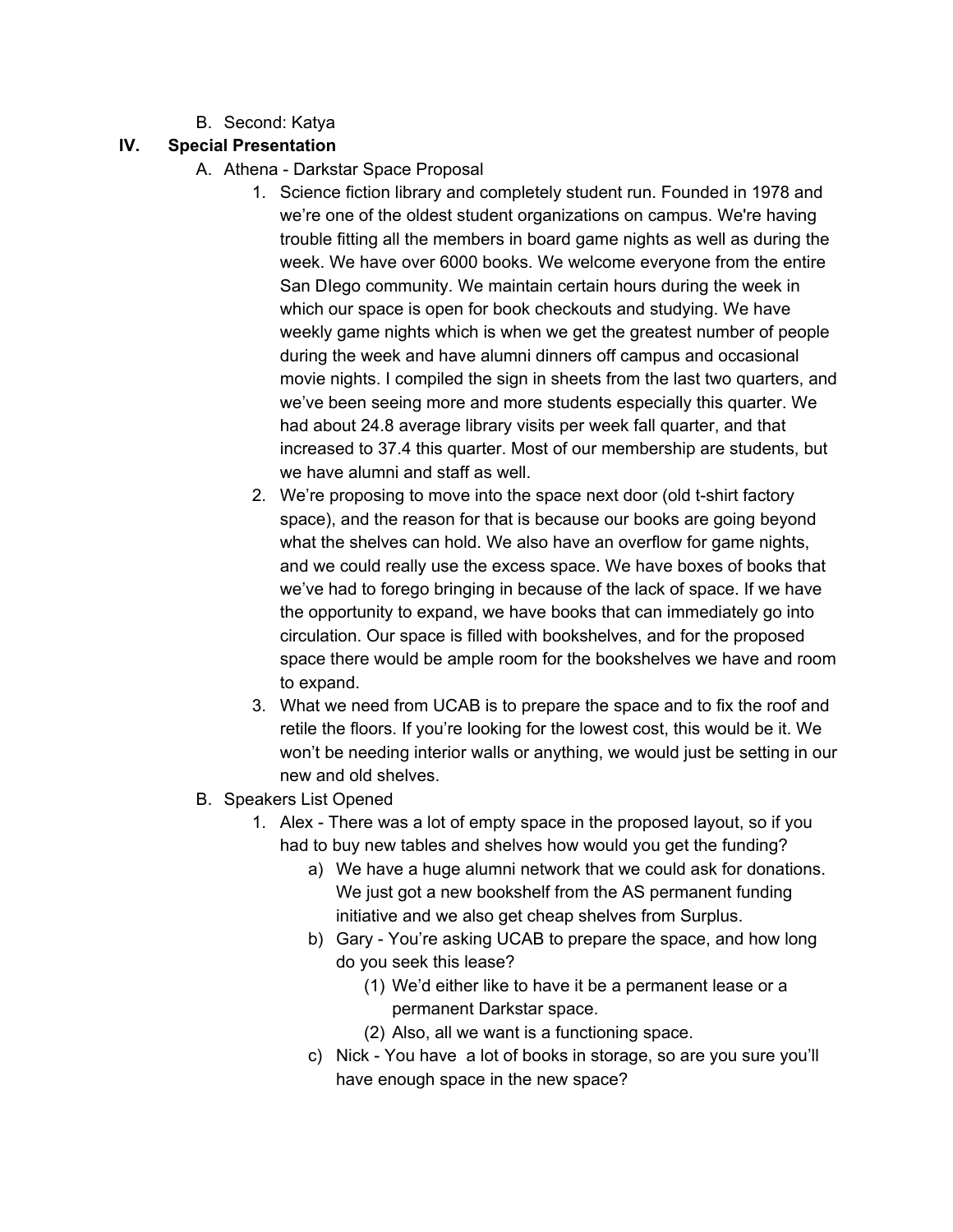- (1) There's a ton of space that we showed in the proposal and it looks like we can fit in about 1.5 times what we have now.
- d) Gary For the time being, is it possible to put the books back into circulation?
	- (1) We don't have space or enough room to store the books for our catalog system.
- e) Alex You would be moving out of your old space? (1) We'd be moving, yes.
- f) Eric You mentioned this new space is larger, so do you anticipate having that reflected in the attendance?
	- (1) We do have a growth issue with our current space. We had to stop advertising because we didn't have the space, and we could start advertising again if we get the space. Our members are still growing even now and we have more people coming this quarter than last.
	- (2) Moving close to the stairs we would be more visible to people going by.
- g) Sharon Do you utilize other rooms in the Student Center to host your events?
	- (1) We host all of our events in our space.
	- (2) All of the spaces that we could reserve are smaller than the space that we currently have. It would help with event nights but not for the housing of the books we don't have space for.
- h) Gary For a solution right now, that could help with alleviating some of those issues.
	- (1) Currently we don't have to turn people away from game night because we have them go to HiThai, but we'd like to have everyone in the same room.
- 2. Speakers List Closed

# **V. Chair Report**

- A. It's week 6 so it's time for the first budget meeting of 2018. UCAB will be meeting after this meeting ends. The very first budget meeting is very theoretical, and we'll be talking about what we want to see in this year's budget.
- B. We're still in the RFP process, so the meeting will be tomorrow in the Muir room at 3pm.

# **VI. Vice Chair Report**

A. Last week, I checked the student org space about a complaint that has now been solved. I've sent out the doodle to check out the student org spaces to make sure they aren't violating rules and it's a one time thing this quarter. I'll send out the doodle for the space allocation sub-committee that will be a weekly meeting.

## **VII. Director Report**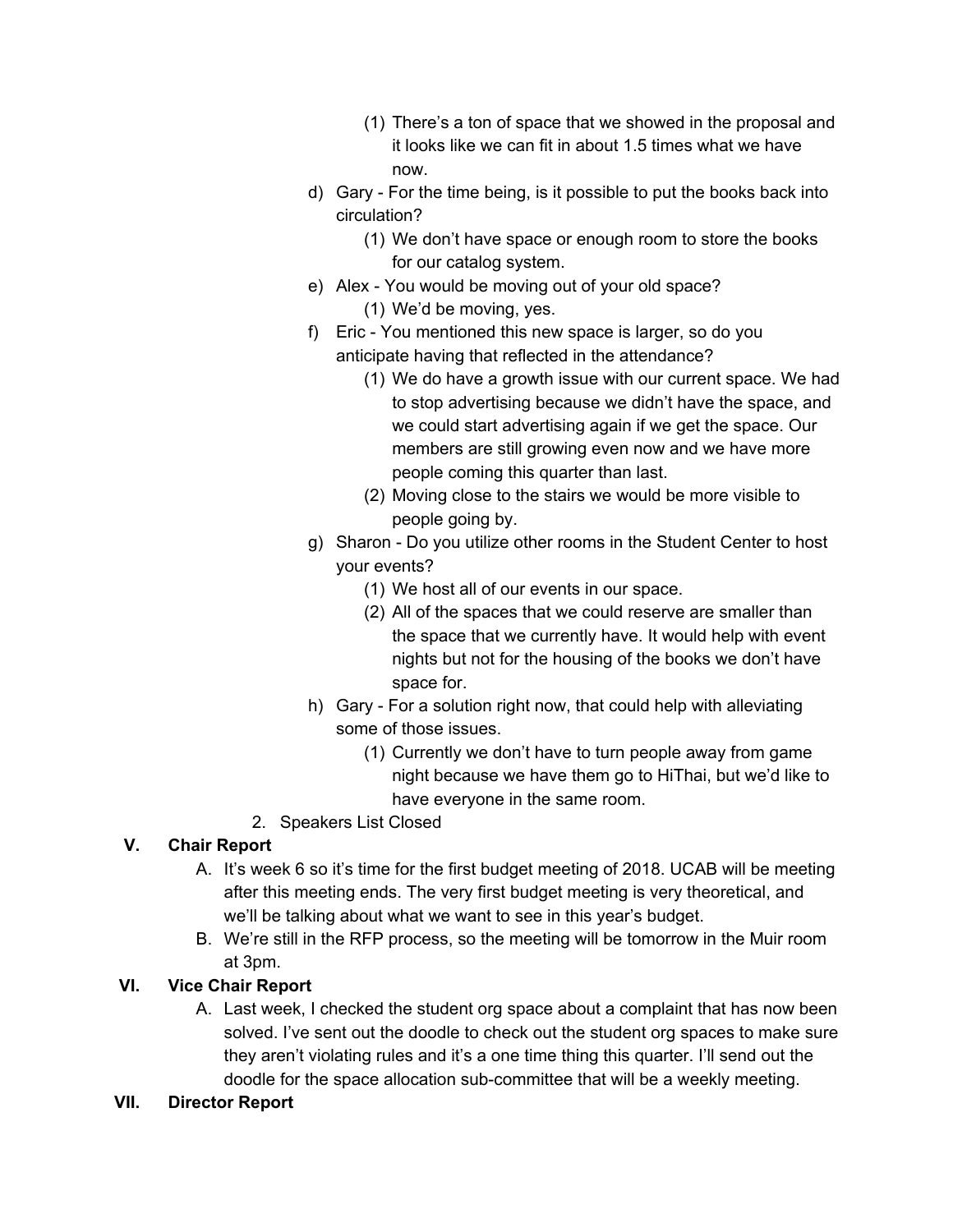- A. Crazy Stupid Love Showing tonight and it's a free movie in the Theatre
- B. Her free move at the loft on Valentines Day
- C. Detroit Thursday night and is a free movie that's showing in PC Theatre.
- D. For Black History Month, University Centers has bought a table for the brunch so I invite you to consider attending. I will buy another table if all of you want to go. It's Saturday February 24 from 10am - 1pm in Ballroom West. There will be brunch, speakers, a silent auction, and all the money raised is for scholarships for students. Please let me know if you plan on attending.
	- 1. Nick Is it only 3 hours? Who's putting on this event?
		- a) Black HIstory Month Scholarship Planning Committee and it's open to everyone.
- E. LGBT resource center has reached out for doing an Art Display. We ask them their overall purpose, time for how long it will be up, images used, type of materials, dimensions, preferred locations, how it's being paid for, and who's developing it.
	- 1. They're asking to create designs on the risers of the stairs up to the LGBT resource center. It's a collaborative project with two of their interns. It will be stronger visibility and invite people into their space. It's a self-reflection of their personal identities and an opportunity for their values to be reflected.
	- 2. Speakers List Opened
		- a) Gary I think it's a great use for the space. I think visibility would be nice.
	- 3. Speakers List Closed

#### **VIII. New Business**

- A. Tech Fee Fusion hip hop Dance Association Fusion 18 Kickoff
	- 1. They meet the criteria of \$1 per student with expected attendance of 600 and they are requesting \$600. I recommend to fund them for \$500.
		- a) Gary Move to fund Fusion Hip Hop for \$500.
		- b) Second Alex
- B. Kappa Psi West Province Assembly
	- 1. They meet the criteria for \$1 per student with the expected attendance of 300 and a requested amount of \$312.50. I recommend that they are funded for \$300
	- 2. Motion to fund Cappa Si for \$300 Gary
	- 3. Second Nick
- C. LGBT Display Request
	- 1. Katya Did they say how long?
		- a) Sharon It's semi-permanent. We'd don't generally approve permanent displays because of the possibility of tearing down the space someday. There's no time-frame in terms of days or weeks.
	- 2. Gary I'm assuming semi-permanent means until it's destroyed?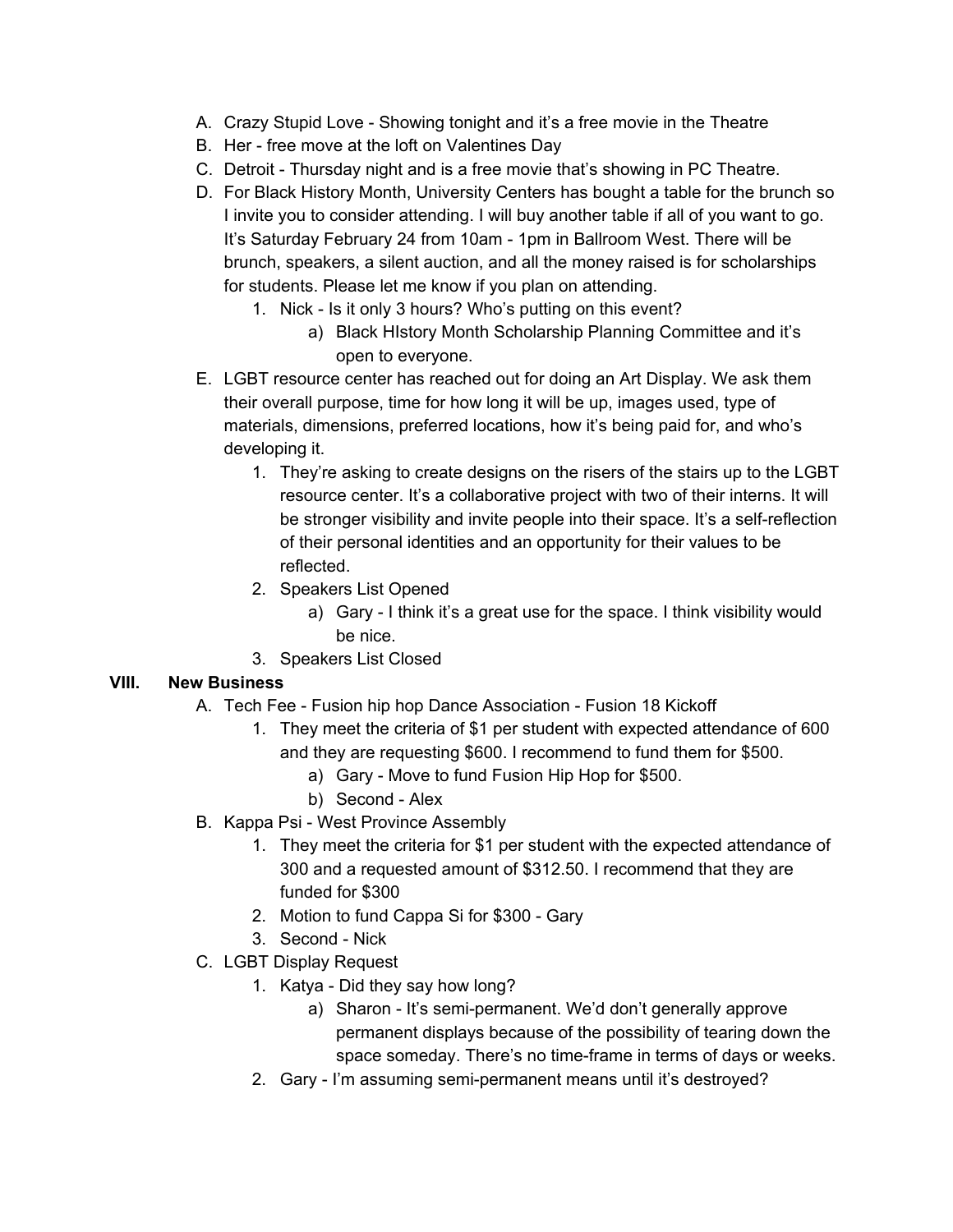- a) Sharon Because it was a verbal conversation, we were able to ask and answer some of those questions. Originally they wanted to paint it, but we've encouraged vinyl decal.
- 3. Will Can they add or subtract elements from it?
	- a) Sharon That's part of the reason why they have to do the proposal which includes the messages and the images that they want.
- 4. Nick Move to approve LGBT Resource Center's request
- 5. Second Katya
- 6. Gary Object because I haven't seen the proposal yet.
	- a) I'm assuming that they're self funded?
		- (1) Yes
	- b) Reject Objection

### **IX. Old Business**

- A. Alex Move to reorder agenda of old business to go to second item of Old **Business**
- B. Second Will
- C. Space availability and interests
	- 1. I want you to be aware of the power we have regarding the space. UCAB has the ability to allocate student org spaces with spaces that are not student org spaces. UCAB could advise that this space become a student org space, but it doesn't have the capacity to permanently lease this space to Darkstar. Think about this space in terms of the needs of students on campus.
	- 2. Speakers List Opened
		- a) Will We could potentially make it a student space and would Darkstar still have to apply?
			- (1) Every student org has to apply to those student org spaces. They're never guaranteed a space and still have to apply every year.
		- b) Gary Could you only form leases with Departments?
			- (1) There are always some exceptions like the Co-ops and the Guardian. This point in time we can't lease with a student org, we have to lease with a department. University Centers can not house academic work or departments.
		- c) Will I would like to talk to more people before we fill the space. If you're a student org that's been in a space for awhile, do you get priority?
			- (1) Student org allocation is ranked based on points, and we place spaces based upon the top number of points. We try to match up the space with what the student orgs need as best as we can. The vast majority of orgs have to move out during the summer.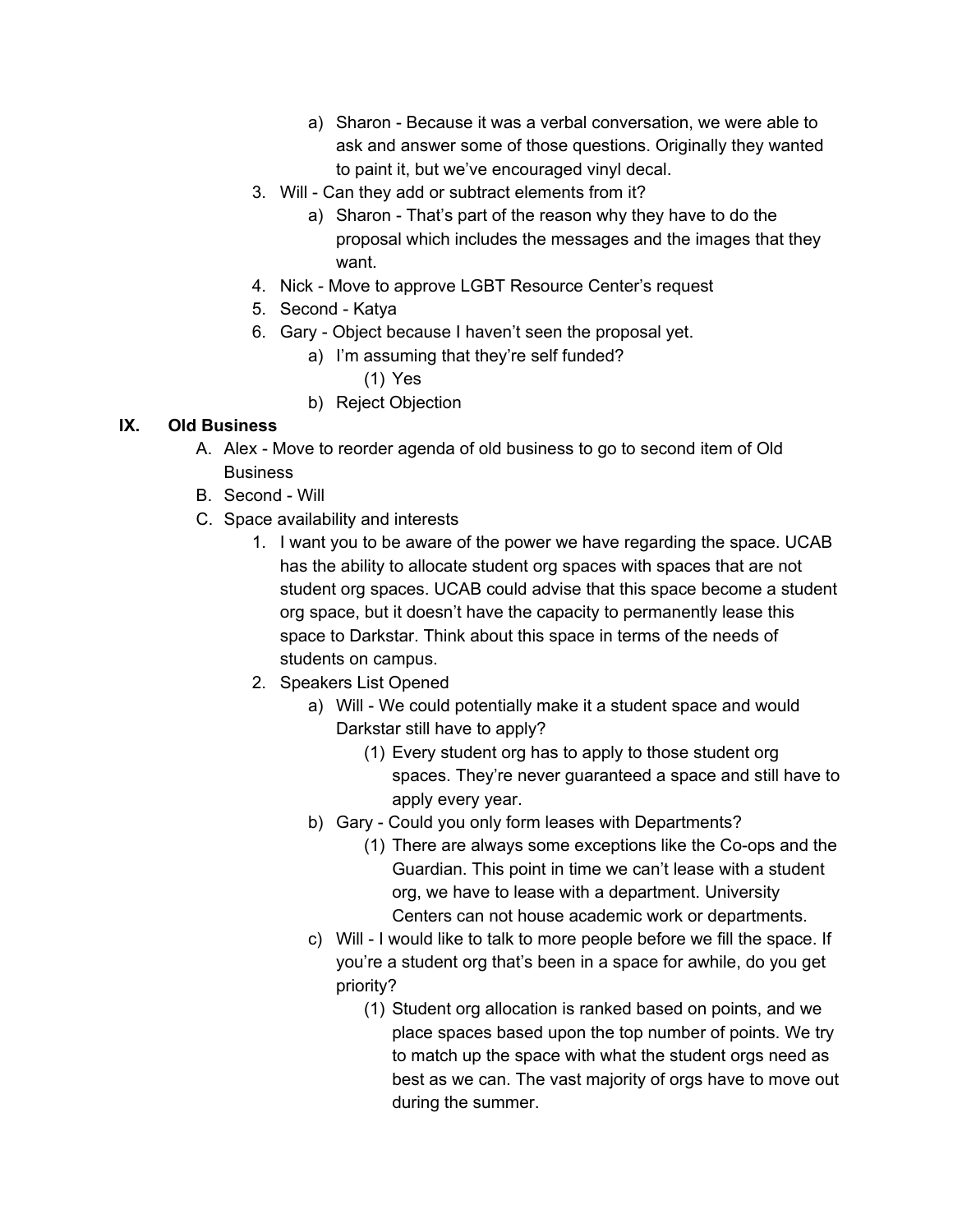- d) Nick If we're giving this space to a student org, is there another student org that needs that space besides Darkstar?
	- (1) That's another thing that UCAB needs to talk about. If this space were to become a student org space, I'm sure there would be some controversy, but again, space is extremely limited so any org would be happy with their space.
- e) Alex Is it true that University Centers will pay for the remodeling of the space?
	- (1) Sharon There's some truth in that, but generally speaking, you could assume that we would do the drop ceiling, the flooring, and basic paint in the space regardless of how we use the space.
- f) Gary Would we just allocate the space as just one giant student org space or would we split it?
	- (1) It's UCAB's decision to make that decision. UCAB can advise any use of this space, it doesn't have to be a student org space.
- g) Eric I was going to ask if we could chop it up into multiple spaces. I'm hesitant to allocate this space just to one student org.
- h) Nick I think that we should go back to our constituents in terms of what could go into that space.
- i) Ashley Think about what we need on campus.
- j) Sharon I think the question about what's needed and what's wanted is important, and don't tie it to a specific space. Darkstar is in a very unique situation in that they can hold events in their space. Not every student org gets an office, and when they do, it's usually a shared office. It would be very privileged to favor one org in terms of reserving out other spaces in University Centers.
- k) Alex My council said that it was small and cramped. They liked the idea of them moving, but I'm not sure.
- l) Gary Darkstar is odd in terms of how they got the space. I do have reservations about what to do with them at the moment. If the old space does become available what will happen? They do fill a niche community on campus.
- m) Mick Because they have different needs than other student orgs, it's hard to group them with other student orgs. A library is more permanent than a lot of other things.
- n) Nick I think that what might happen if we get feedback is that there be an interim period that we won't do anything with the space while Darkstar is ready to move into that space.
- o) Gary I agree with Nick. It's not the most ideal, but it would be nice to have something immediate. Regardless, I think the space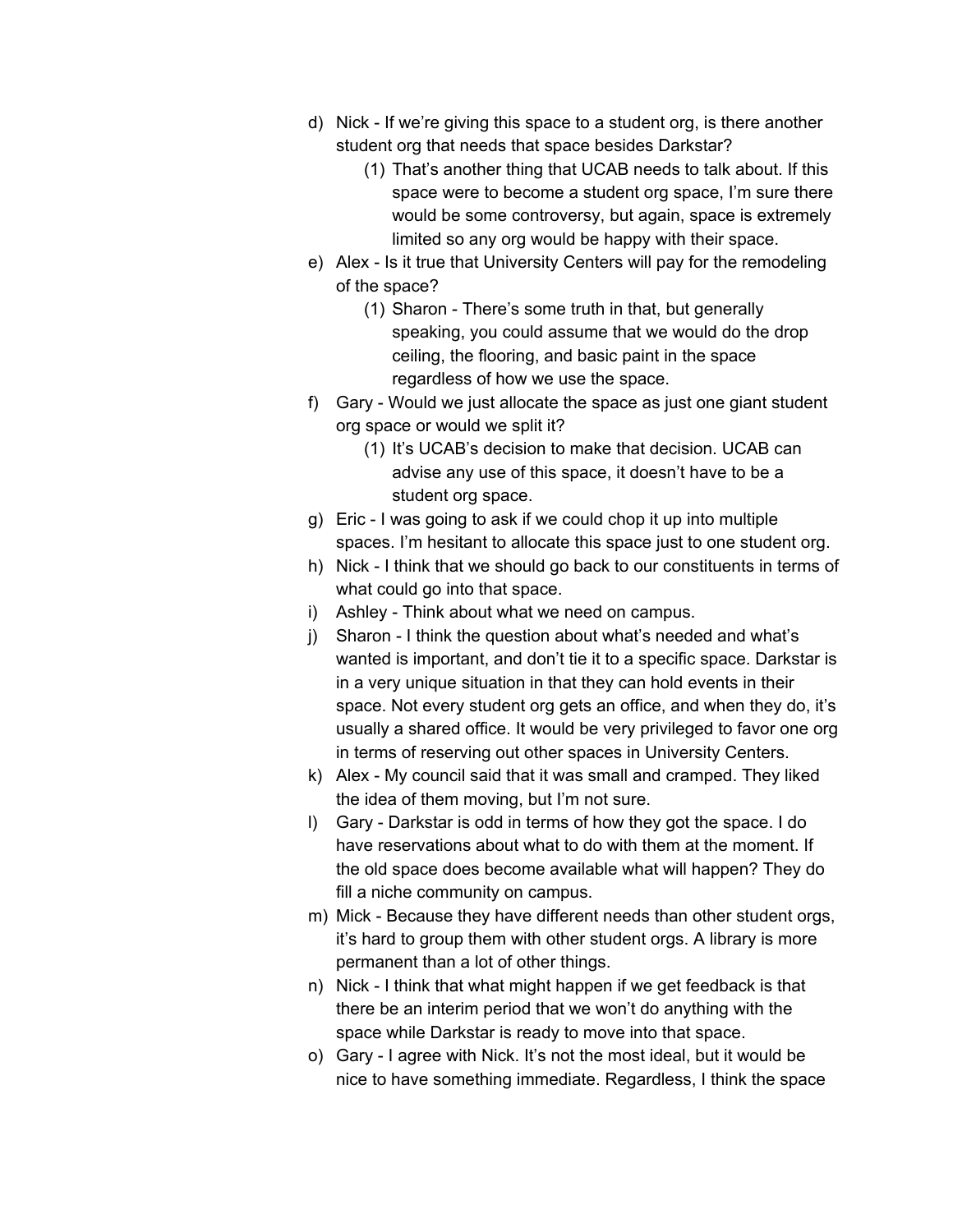should meet the needs of University Centers and meet the culture of the area that it's in.

- p) Eric Is this adjacent to the student veterans resource center? And could we carve out a space for them there?
	- (1) Sharon: I think you need to consider the overall possibility for needs for space. Prioritize what those needs are.
- q) Gary- They're not quite adjacent. There is a utility room there. (1) Sharon: It would have to be constructed.
- r) Alex That space is tucked away, so if want to attract more people, I don't think it would serve its purpose for attracting more people.
- s) Nick We talked about wanting to get something more entertaining to drive more people in the area. Darkstar is a library, and the spaces in the area are more quiet.
- t) Sharon Once you identify this need, you might identify the location of that need and move things around to accommodate that need.
- u) Gary We have two spaces of similar sizes, locations, and purposes.
- v) Katya Move to table this space availability and interest until next week.
	- (1) Second Gary
- 3. Speakers List Closed
	- a) Move by Eric to take a 5 minute recess.
	- b) Call back to order at 3:15 pm.
- D. UCAB Criteria Language
	- 1. Gary Can we put event takes place at Original Student Center back on because that place doesn't get traffic.
	- 2. Alex What is the ideal number of criteria we should have?
	- 3. Gary I don't have an ideal number because I think it depends on our funding bracket. I would say that we shouldn't have too little and no more than 13.
	- 4. Ashley I think that it's important from a time perspective to not take too long. Students are not intended to get every single criteria, and do we even want orgs to meet all criteria?
	- 5. Erc I would hesitate to go beyond 10.
	- 6. Gary I don't think it should be a goal to get all 10 criteria.
	- 7. Pamela For merging language with SD community and alumni, are you seeking those two separate identities?
		- a) The AS funding guide states that you have to hire members from the outside community, so orgs can't afford that. They're very often different, but they're often times together.